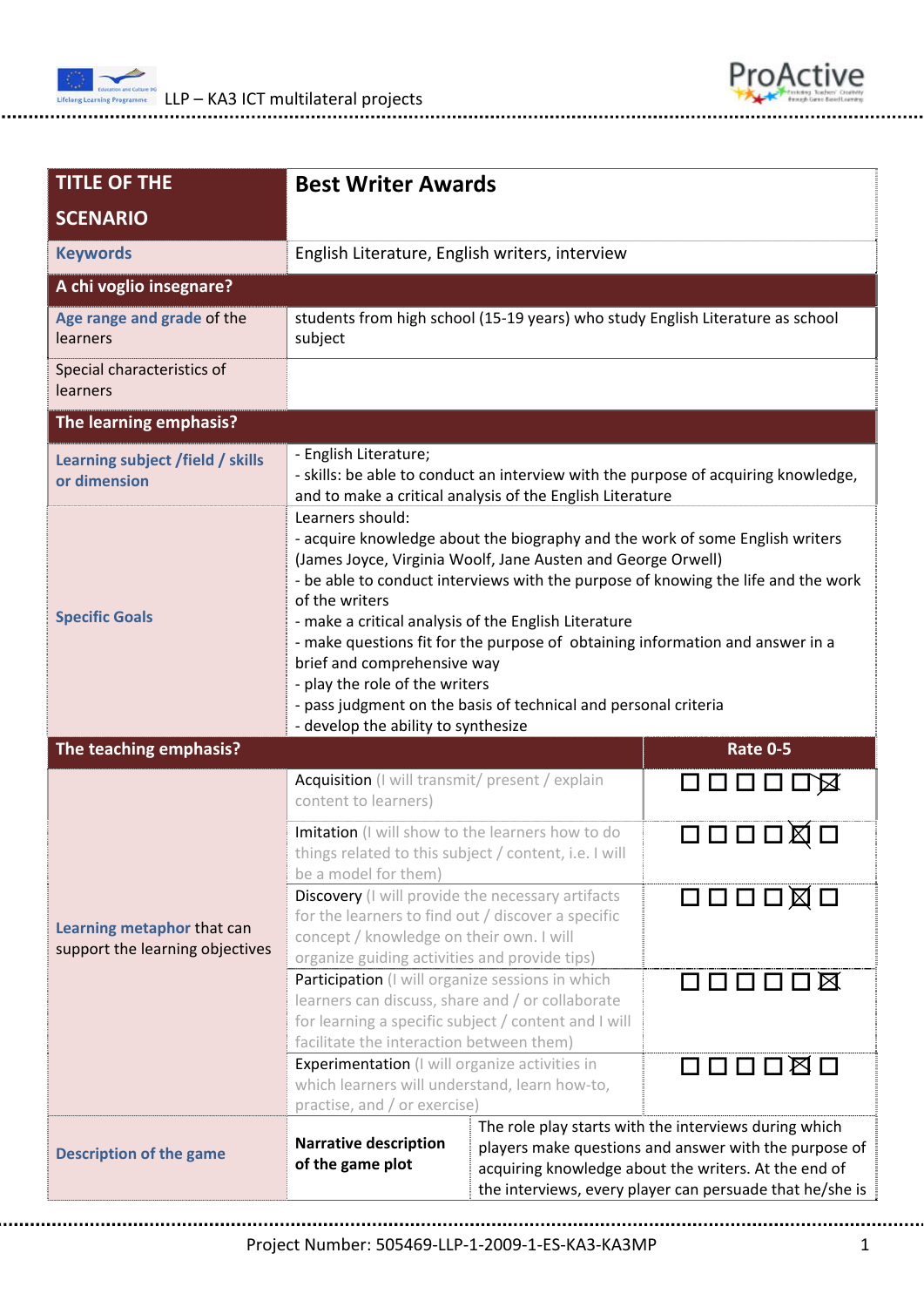

|                                                                                                   |                                                                                                                                                                                                                                                                                                                  | the best English writer through an appropriate<br>argument. Then, every player have to give his/her<br>opinion on the others, assigning a grade from 1 (very<br>negative) to 5 (very positive) on the basis of the<br>knowledge acquired; the evalutation criteria are both<br>technical and personal                                                                                                                                                                                                                                                                                                                                                                                                                                                                                                                                                                                                                                             |                                                       |                          |  |
|---------------------------------------------------------------------------------------------------|------------------------------------------------------------------------------------------------------------------------------------------------------------------------------------------------------------------------------------------------------------------------------------------------------------------|---------------------------------------------------------------------------------------------------------------------------------------------------------------------------------------------------------------------------------------------------------------------------------------------------------------------------------------------------------------------------------------------------------------------------------------------------------------------------------------------------------------------------------------------------------------------------------------------------------------------------------------------------------------------------------------------------------------------------------------------------------------------------------------------------------------------------------------------------------------------------------------------------------------------------------------------------|-------------------------------------------------------|--------------------------|--|
|                                                                                                   | <b>Goals</b>                                                                                                                                                                                                                                                                                                     | - obtain informations about the writers by making<br>questions<br>- answer to the questions giving clear and<br>comprehensive informations<br>- reflect about the importance of technical and personal<br>criteria<br>- empathize with the personality of the writers                                                                                                                                                                                                                                                                                                                                                                                                                                                                                                                                                                                                                                                                             |                                                       |                          |  |
|                                                                                                   | <b>Rules</b>                                                                                                                                                                                                                                                                                                     | - the questions have to be related to the biography of<br>the author, his work, the historical context where he<br>live in, his reference models and eventual film<br>transpositions of his life<br>- each player have at his/her disposal 6 questions to<br>make in every interview<br>- the players have to deal all the topic through the<br>number of questions at their disposal<br>- if an answer isn't clear or comprehensive, players can<br>ask for an explanation; the request of clarification isn't<br>a "question", so it has to be asked in a different and<br>specific way (can you explain better? Can you enter into<br>details? Can you repeat using other words?)<br>- the vote assigned have to be explained and justified<br>- the "copy and paste" is not allowed and the response<br>hasto be given in an effortless<br>- the time interval between the question and the<br>answer have to be not too long (max 3 minutes) |                                                       |                          |  |
|                                                                                                   | Challenge                                                                                                                                                                                                                                                                                                        | - make useful and clear questions<br>useful and specific information                                                                                                                                                                                                                                                                                                                                                                                                                                                                                                                                                                                                                                                                                                                                                                                                                                                                              | - answer in a clear and comprehensive way, giving     |                          |  |
|                                                                                                   | <b>Satisfaciton system</b><br>/feedback cycle                                                                                                                                                                                                                                                                    |                                                                                                                                                                                                                                                                                                                                                                                                                                                                                                                                                                                                                                                                                                                                                                                                                                                                                                                                                   |                                                       |                          |  |
|                                                                                                   |                                                                                                                                                                                                                                                                                                                  |                                                                                                                                                                                                                                                                                                                                                                                                                                                                                                                                                                                                                                                                                                                                                                                                                                                                                                                                                   | <b>Learning</b><br>settings                           | <b>Estimated</b><br>time |  |
| narrative description of<br>learning activities - step by<br>step organization and<br>structuring | Before the game: it is necessary to organize<br>lessons during which the students can learn<br>about the use of the Eutopia game, about the<br>English Literature, to acquire the knowledge<br>necessary for the role play, and also to research<br>the information about the argument they are<br>going to play |                                                                                                                                                                                                                                                                                                                                                                                                                                                                                                                                                                                                                                                                                                                                                                                                                                                                                                                                                   | in the classroom<br>/ at home $/$<br>distant / online | 4 days                   |  |
|                                                                                                   | During the game: learners should be focused on                                                                                                                                                                                                                                                                   |                                                                                                                                                                                                                                                                                                                                                                                                                                                                                                                                                                                                                                                                                                                                                                                                                                                                                                                                                   | in aula / a casa /                                    | 2 hours                  |  |

ProActive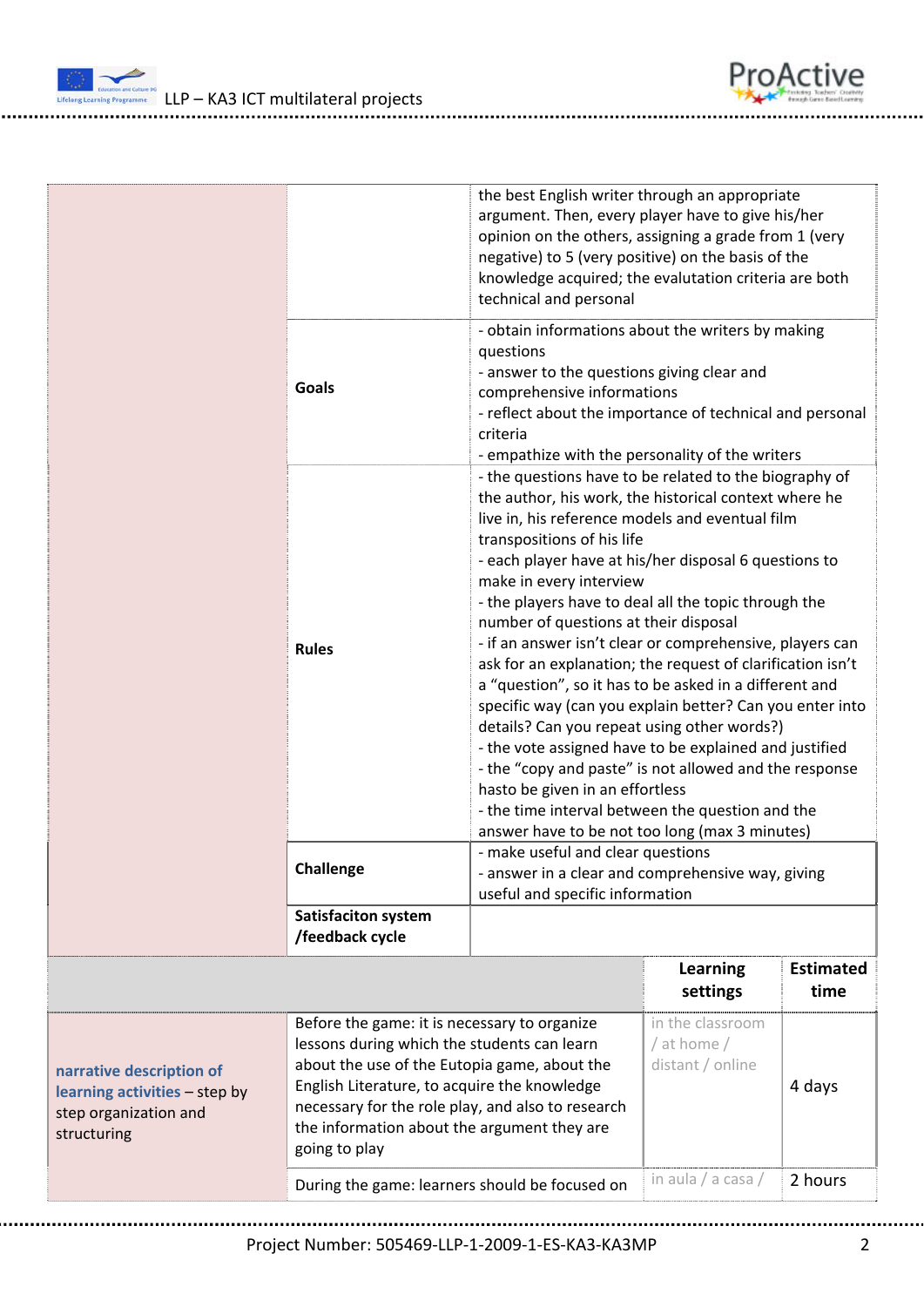



|                                                                                                                                                                                                                                                 |           | the game with the possibility of look for further<br>information, only when necessary                                           | a distanza /<br>online, ecc.                       |                                 |  |  |
|-------------------------------------------------------------------------------------------------------------------------------------------------------------------------------------------------------------------------------------------------|-----------|---------------------------------------------------------------------------------------------------------------------------------|----------------------------------------------------|---------------------------------|--|--|
|                                                                                                                                                                                                                                                 |           | After the game: reflection and discussion about<br>the game experience and the troubles they<br>faced off. Evalutation session. | in aula / a casa /<br>a distanza /<br>online, ecc. | 2 hours                         |  |  |
|                                                                                                                                                                                                                                                 |           |                                                                                                                                 |                                                    | Total: 4<br>days and 2<br>hours |  |  |
| How will I evaluate students?                                                                                                                                                                                                                   |           |                                                                                                                                 |                                                    |                                 |  |  |
| <b>Evaluation approach</b>                                                                                                                                                                                                                      |           | - Group discussion<br>- Feedback from students                                                                                  |                                                    |                                 |  |  |
|                                                                                                                                                                                                                                                 |           | What will learners need in order to achieve learning objectives?                                                                |                                                    |                                 |  |  |
| <b>Prerequisite</b>                                                                                                                                                                                                                             |           | Previous knowledge:<br>- English Literature<br>- biography and work of Joyce, Woolf, Austen and Orwell                          |                                                    |                                 |  |  |
| <b>Setting and materials</b>                                                                                                                                                                                                                    |           | - a set of resource (enciclopedia, textbook, notes, link to web sites)<br>- a set of specific rules                             |                                                    |                                 |  |  |
| What is needed to implement the scenario?                                                                                                                                                                                                       |           |                                                                                                                                 |                                                    |                                 |  |  |
| <b>Application</b>                                                                                                                                                                                                                              | Mandatory | <b>EUTOPIA</b>                                                                                                                  |                                                    |                                 |  |  |
| involved                                                                                                                                                                                                                                        | Optional  |                                                                                                                                 |                                                    |                                 |  |  |
| Infrastructure /                                                                                                                                                                                                                                | Mandatory | - Internet connection<br>- One lapton per learner                                                                               |                                                    |                                 |  |  |
| equipment                                                                                                                                                                                                                                       | Optional  |                                                                                                                                 |                                                    |                                 |  |  |
| <b>Learning resource type</b>                                                                                                                                                                                                                   |           | - enciclopedia<br>- textbook<br>- notes<br>- link to web site<br>(everything about English Literature)                          |                                                    |                                 |  |  |
| - 4 days and a classroom for technical training about the game and for acquiring<br>knowledge necessary<br>Time / space resources<br>- at least 2 hours to play the game session<br>- at least 2 hours and a classroom for the discussion group |           |                                                                                                                                 |                                                    |                                 |  |  |
| Other things to consider                                                                                                                                                                                                                        |           |                                                                                                                                 |                                                    |                                 |  |  |
|                                                                                                                                                                                                                                                 |           |                                                                                                                                 |                                                    |                                 |  |  |
|                                                                                                                                                                                                                                                 |           |                                                                                                                                 |                                                    |                                 |  |  |
|                                                                                                                                                                                                                                                 |           |                                                                                                                                 |                                                    |                                 |  |  |

Project Number: 505469‐LLP‐1‐2009‐1‐ES‐KA3‐KA3MP 3